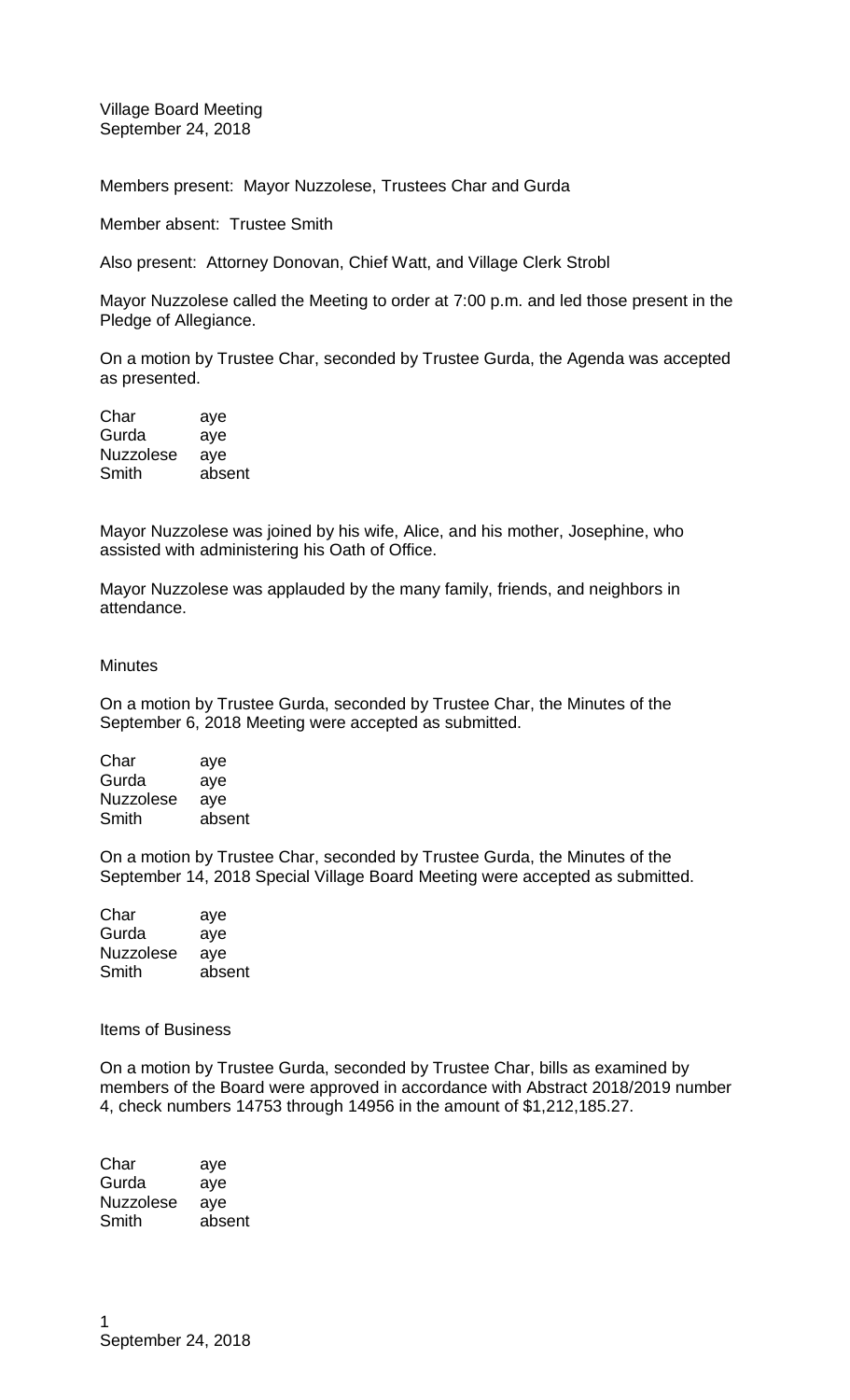Christopher S. Smoulcey is being promoted to the rank of Police Sergeant, having been with the Village of Goshen Police Department since 2006 and ranked #1 on the Sergeant's promotional list. Since 2015 he has been assigned as an SRO at the High School. As a Sergeant, in addition to his SRO duties, he will oversee all school-based police personnel, operations and training.

Officer Smoulcey is a certified School Resource Officer, Child Safety Seat Technician, Instructor for Civilian Response to Active Shooter Events, and a certified Emergency Medical Technician. He has been named the VGPD Officer of the Year 3 times for Lifesaving.

The following was moved by Trustee Char, and seconded by Trustee Gurda:

WHEREAS, according to the Orange County Personnel Department, Patrolman Christopher S. Smoulcey is eligible for promotion to Sergeant, based on his ranking on the current Police Sergeant – Promotional list; and

WHEREAS, Patrolman Smoulcey has shown exemplary abilities throughout his career as Patrolman and School Resource Officer; and

WHEREAS, Patrolman Smoulcey has been recommended for promotion to Sergeant by Police Chief Watt, now therefore

IT IS RESOLVED, that Patrolman Christopher S. Smoulcey be promoted to the position of Sergeant, effective September 25, 2018, at a salary of \$99,809, with a probationary period of 18 months.

Char aye Gurda aye Nuzzolese aye Smith absent

On a motion by Trustee Char, seconded by Trustee Gurda, the Village Board hereby authorizes the Village Attorney to prepare a Local Law to Amend the Zoning Ordinance to Allow Fitness Centers in the DS (Designated Shopping) District.

Char aye Gurda aye Nuzzolese aye Smith absent

On a motion by Trustee Char, seconded by Trustee Gurda, the Village Board hereby resolves to hold a Public Hearing on October 22, 2018, at 7:00 p.m., or as soon after as may be heard, for the consideration of adoption of: A Local Law to Amend the Zoning Ordinance to Allow Fitness Centers in the DS (Designated Shopping) District.

Char aye Gurda aye Nuzzolese aye Smith absent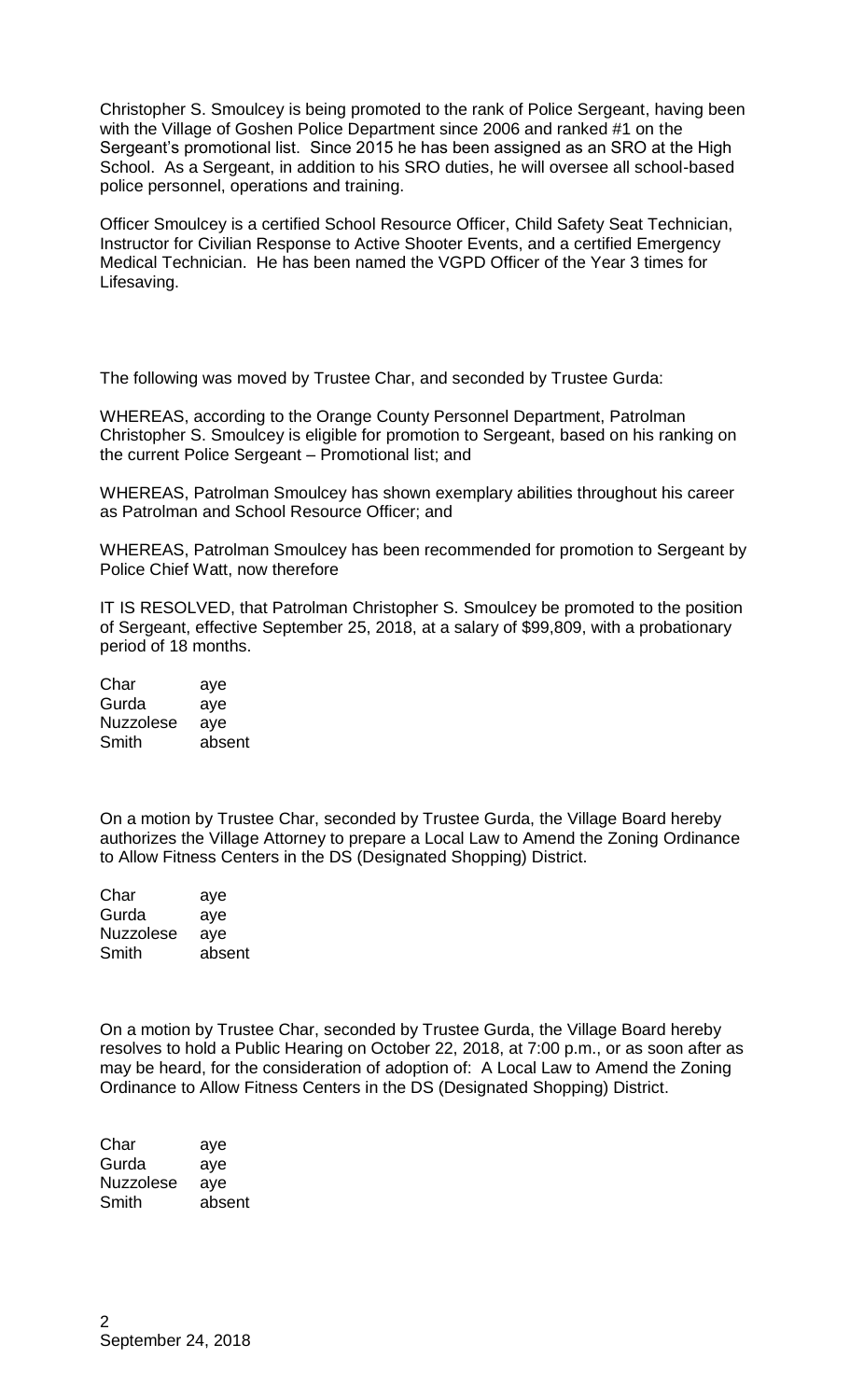On a motion by Trustee Char, seconded by Trustee Gurda, Sean McGrath-Roberts is hereby appointed Part Time Police Officer for the Village of Goshen Police Department at a salary of \$24.10 per hour. This appointment takes effect upon satisfactory completion of pre-employment paper work, and includes a maximum probationary period of 18 months.

| Char             | aye    |
|------------------|--------|
| Gurda            | aye    |
| <b>Nuzzolese</b> | aye    |
| Smith            | absent |

Trustee Char moved, and Trustee Gurda seconded the following:

The Village of Goshen will institute an 8:00 p.m. to 6:00 a.m. Halloween Curfew for Friday, October 26, 2018 through Thursday, November 1, 2018.

| aye    |
|--------|
| aye    |
| ave    |
| absent |
|        |

Trustee Char moved the following, which was seconded by Trustee Gurda:

**WHEREAS,** the Village of Goshen currently has a contract with Sun Up Enterprises, Inc.; for the Prospect Reservoir Water Storage Tank #2; and

**WHEREAS,** the following changes are being made to the Contract Documents: removal of 12" tank feed line check valve and replacement with spool piece - check valve to be turned over to Village of Goshen DPW for future installation; and

**WHEREAS,** Lanc & Tully Engineering and Surveying, P.C. has reviewed the change order with Sun Up Enterprises, Inc. and they are in agreement that the revision is required for filter backwash operation of the current plant which feeds from the tank feed line; a condition that was not known at the time of design and construction; and

**WHEREAS,** the Orange County Department of Health has accepted this deviation from design standards;

## **NOW, THEREFORE,** it is hereby

**RESOLVED,** that the Mayor be authorized to sign Change Order #1, increasing the contract price by \$2,000, for the Prospect Reservoir Water Storage Tank #2.

| aye    |
|--------|
| aye    |
| ave    |
| absent |
|        |